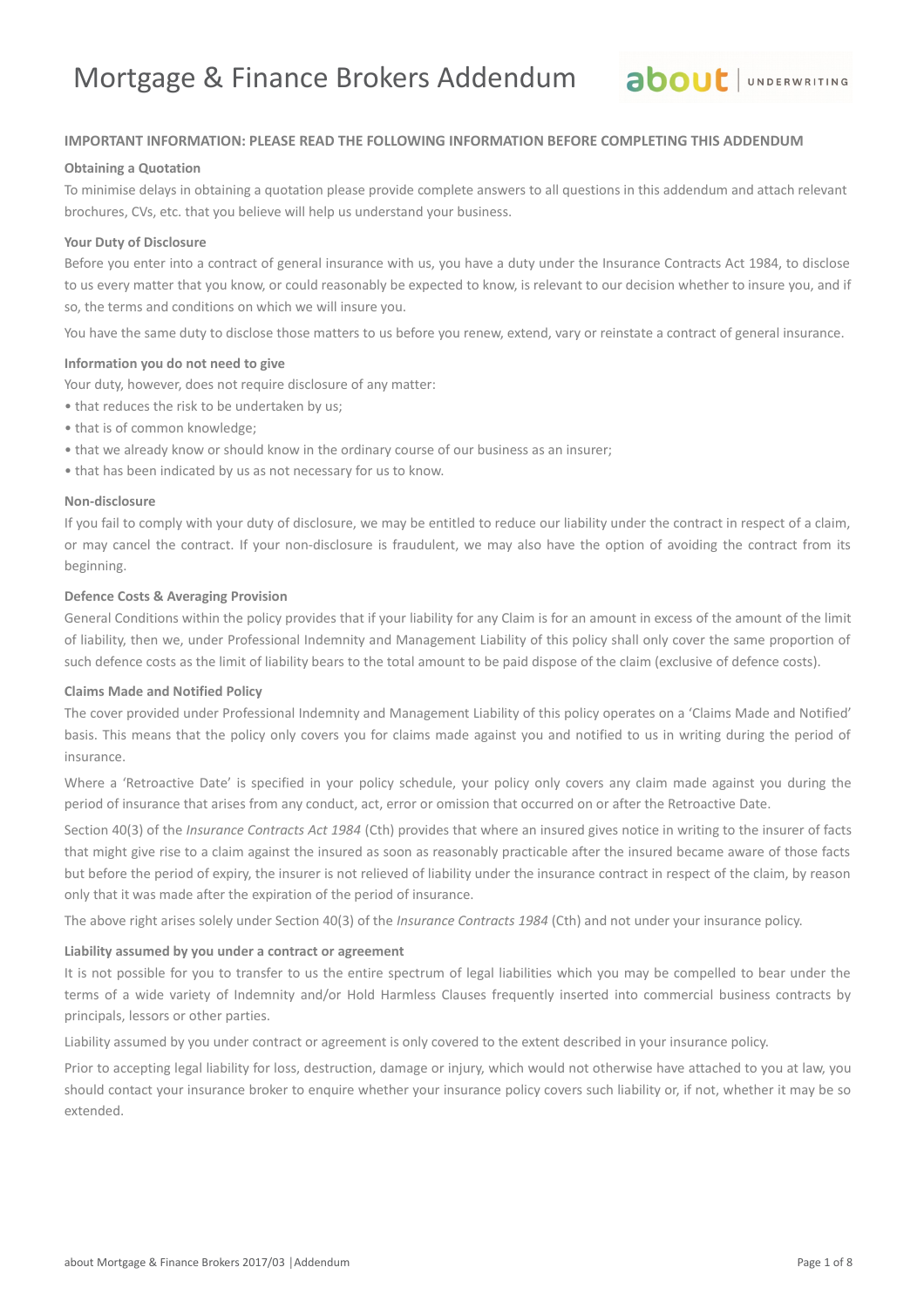### **Subrogation Agreements**

Where another person would be liable to compensate you for any legal liability for loss, destruction, damage or injury otherwise covered by this insurance, but you have agreed with that person either before or after the loss, destruction, damage or injury occurred that you would not seek to recover any monies from that person, we will not cover you under this insurance for such legal liability for loss, destruction, damage or injury.

about JUNDERWRITING

#### **Privacy**

About Underwriting value the privacy of your personal information and we will ensure the handling of your personal information is dealt with in accordance with the *Privacy Act 1988* (Cth) (the Act) and the relevant Australian Privacy Principals. Our full privacy policy can be accessed at **aboutunderwriting.com.au** 

When we provide insurance products and/or services, we ask you for the personal information we need to assess applications for insurance policies, to administer and manage insurance policies and to investigate and handle claims. This can include a broad range of information ranging from your name, date of birth, address and contact details to other information about your personal affairs including your profession, financial affairs including financial statements, any criminal convictions or claims.

We may need to disclose personal information that you provide us to contractors, coinsureds, insurers and underwriters (who may be located overseas), lawyers, claims adjusters and others engaged by About Underwriting to enable them to administer policies or handle claims. Regardless of the information shared, we will take all reasonable steps to ensure that the above parties protect your information in the same way that we do.

Our Privacy Policy shown in the above link contains information about how you can access the information we hold about you, ask us to correct it, or make a privacy related complaint. You can obtain a copy from our Privacy Officer by emailing to [privacy@aboutunderwriting.com.au](mailto:privacy@aboutunderwriting.com.au)

#### **Consent**

By visiting any of our websites, online quotation systems, applying for, renewing or using any of our products or services you agree to your information being collected, held, used and disclosed as set out in our Privacy Policy.

### **Complaints or Disputes**

If you wish to make a complaint about our products or services, or a Privacy breach, you can contact us at [complaints@aboutunderwriting.com.au](mailto:complaints@aboutunderwriting.com.au) or [privacy@aboutunderwriting.com.au](mailto:privacy@aboutunderwriting.com.au) Please refer to our complaints & disputes process detailed at **aboutunderwriting.com.au** 

If this does not resolve the matter or you are not satisfied with the way a complaint has been dealt with, you should contact:

Lloyd's Underwriters' General Representative in Australia Level 9, 1 O'Connell St Sydney NSW 2000 Telephone Number: (02) 8298 0783 Email: [idraustralia@lloyds.com](mailto:idraustralia@lloyds.com)

who will refer your dispute to the Complaints team at Lloyd's.

Complaints that cannot be resolved may be escalated to an independent dispute resolution body; Financial Ombudsman Services Limited (FOS). This external dispute resolution body has the ability to make decisions of which About Underwriting are obliged to comply.

Contact details are:

**Financial Ombudsman Services Limited Phone: 1800 367 287 Email:** [info@fos.org.au](mailto:info@fos.org.au) **Internet:** [http://www.fos.org.au](http://www.fos.org.au/) **GPO Box 3, Melbourne, VIC 3001**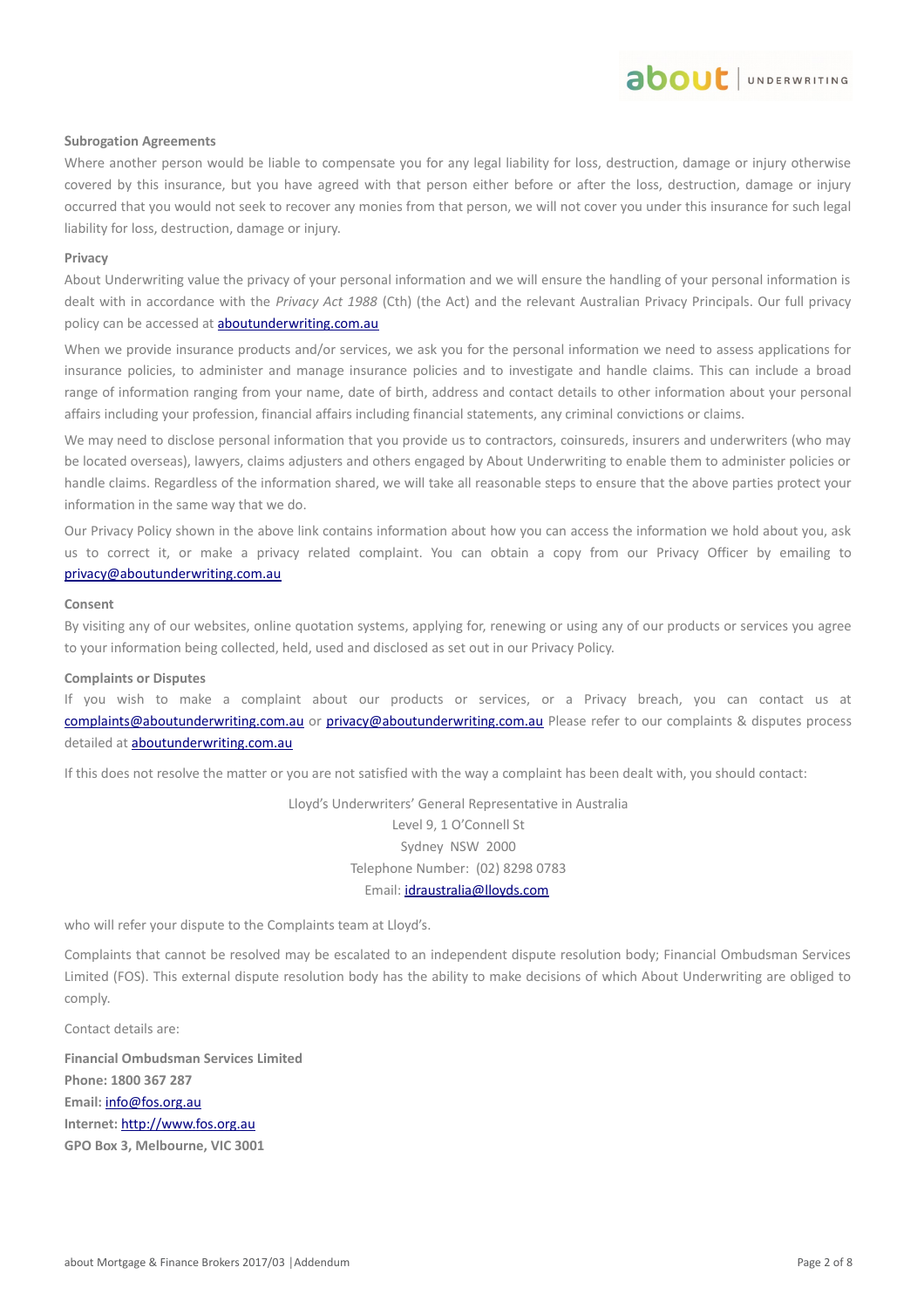

# **Mortgage & Finance Brokers Addendum**

This Addendum is specific to Mortgage & Finance Brokers. "You/your" in this Addendum means the "Named Insured".

# **About you**

### 1. Named insured(s):

# **About the business**

2. Please state the percentage of fee income derived from each of the following activities in the past financial year:

| <b>Activities</b>          | Percentage of fee income |
|----------------------------|--------------------------|
| <b>Finance Broking</b>     |                          |
| Mortgage Broking           |                          |
| Mortgage Origination       |                          |
| Mortgage Management        |                          |
| Chattel                    |                          |
| Mezzanine                  |                          |
| Insurance Brokers          |                          |
| <b>Insurance Agency</b>    |                          |
| Arranging of Deposit Bonds |                          |
| Other - Please advise:     |                          |
| <b>Total</b>               | 100%                     |

3. Of the loans you arrange finance for please advise loan types:

| Loan Types  | Percentage of fee income |       |  |
|-------------|--------------------------|-------|--|
| Residential |                          |       |  |
| Commercial  |                          |       |  |
| Industrial  |                          | Cont. |  |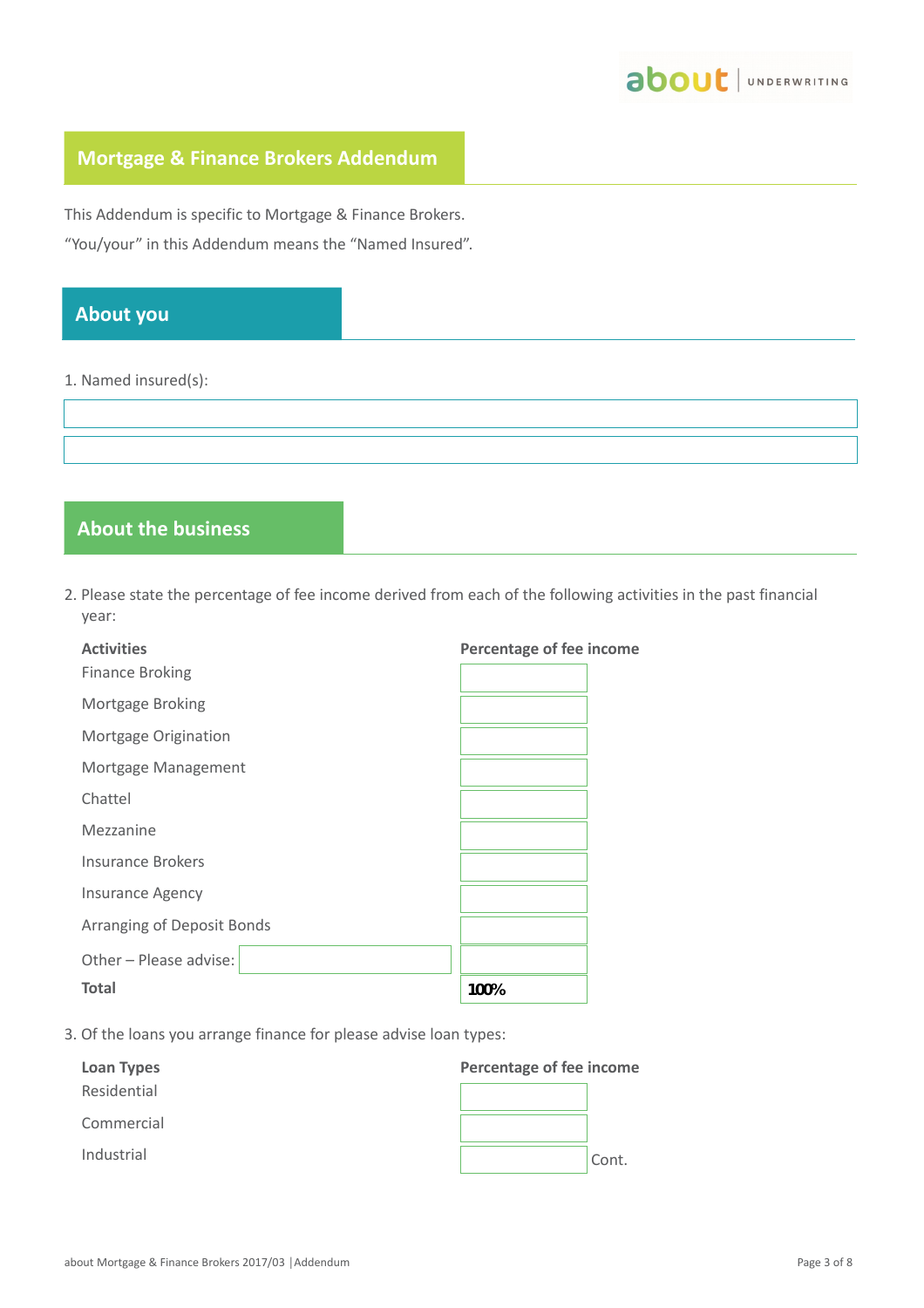

| Rural                           |      |  |
|---------------------------------|------|--|
| <b>Investment Property</b>      |      |  |
| Plant & Equipment               |      |  |
| <b>Construction Development</b> |      |  |
| Refinancing                     |      |  |
| Other - Please advise:          |      |  |
| <b>Total</b>                    | 100% |  |

4. Please advise the sources of finance used:

| Finance:                        | Percentage of fee income |
|---------------------------------|--------------------------|
| <b>Banks</b>                    |                          |
| <b>Credit Unions</b>            |                          |
| <b>Finance Provider</b>         |                          |
| Managed Investment Schemes      |                          |
| Non-Bank Lenders                |                          |
| <b>Private Credit Providers</b> |                          |
| Other - Please advise:          |                          |
| <b>Total</b>                    | 100%                     |
|                                 |                          |

| 5. Do you expect these percentages to change in the next financial year? | Yes | No |
|--------------------------------------------------------------------------|-----|----|
| If Yes, please provide details:                                          |     |    |
|                                                                          |     |    |

| 6. Do you have formal agreements in place with all finance providers                                 | $\Box$ Yes  | $\overline{\phantom{a}}$ No |
|------------------------------------------------------------------------------------------------------|-------------|-----------------------------|
| Have you obtained legal advice on these agreements?                                                  | $\vert$ Yes | $\Box$ No                   |
| If Yes, please provide list and please advise how many credit providers you hold accreditation with: |             |                             |

7. Do you have authority to approve or settle loans on behalf of lenders?

|--|--|--|

If Yes, please provide full details including Delegated Loan Authority and copies of contract agreements for each lender you have authority to approve or settle loans for and please advise which staff are authorised to approve or settle loans:

No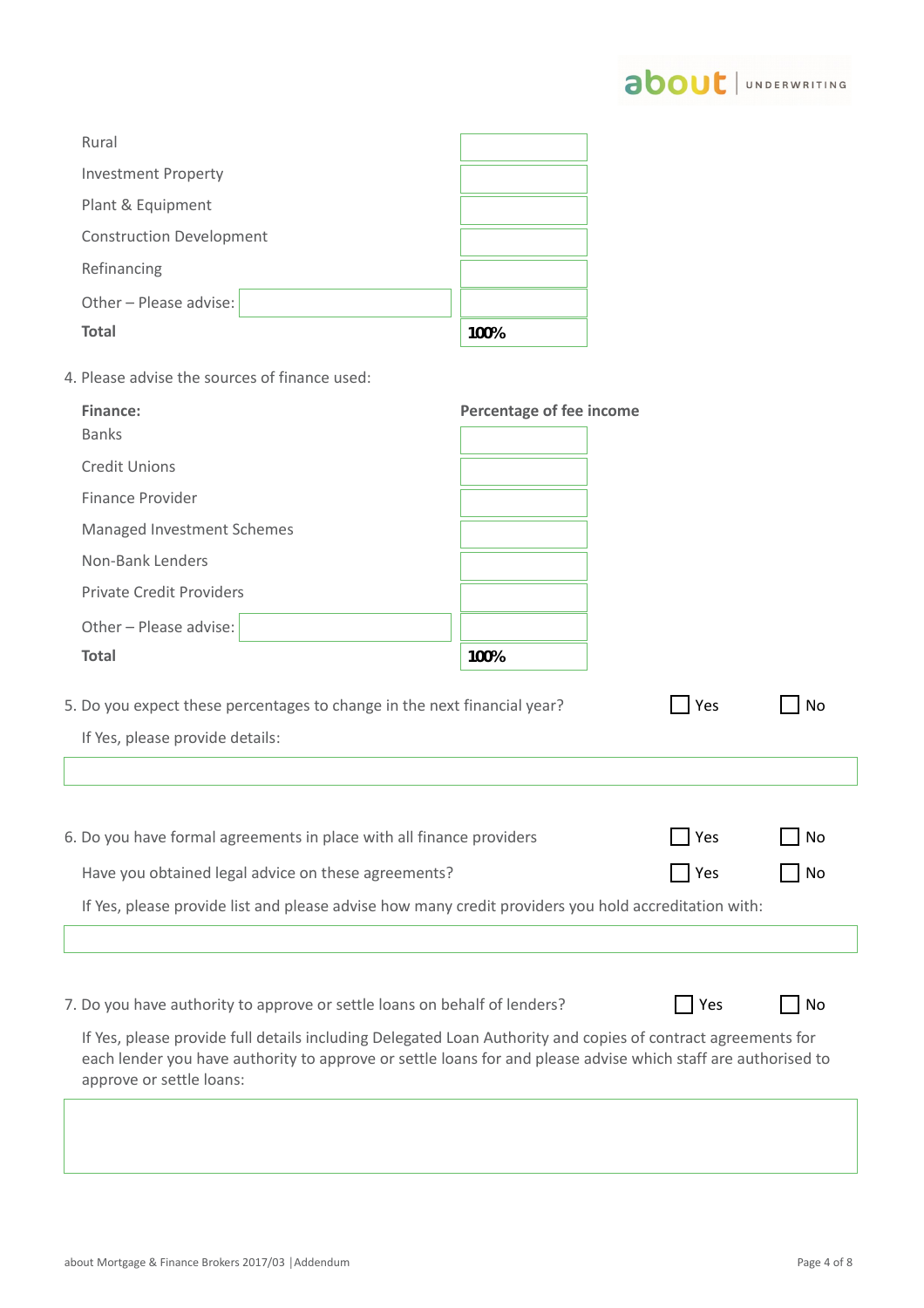# 8. What percentage of loans arranged fall within the following categories:

- Loan to Value Ratios > 95% Loan to Value Ratios 90 - 95% Loan to Value Ratios 80 - 90% Loan to Value Ratios 0 - 80% **Total**
- 9. Of the loans you arrange finance for, please advise the percentage of income derived from the following:

| <b>Loan Type</b>             | Percentage |
|------------------------------|------------|
| Low Documentation Loan       |            |
| Deposit Impaired Loans       |            |
| <b>Credit Impaired Loans</b> |            |
| Reverse Mortgages            |            |
| Second Mortgages             |            |
| Non-Conforming Loans         |            |
| <b>Total</b>                 | 100%       |

### **Risk Management**

| 10. Do you have a Risk Management and/or Quality Control System in place?                  | Yes   | No   |
|--------------------------------------------------------------------------------------------|-------|------|
| 11. Are verbal reports always confirmed in writing?                                        | Yes   | No   |
| 12. Do you perform regular internal audits and review work undertaken by staff?            | Yes   | l No |
| If Yes, what percentage of work is audited?                                                |       | %    |
| 13. Has your business sustained any loss through the fraud and dishonesty of any employee? |       |      |
| If Yes, please provide details:                                                            | l Yes | . No |
|                                                                                            |       |      |



**Percentage**

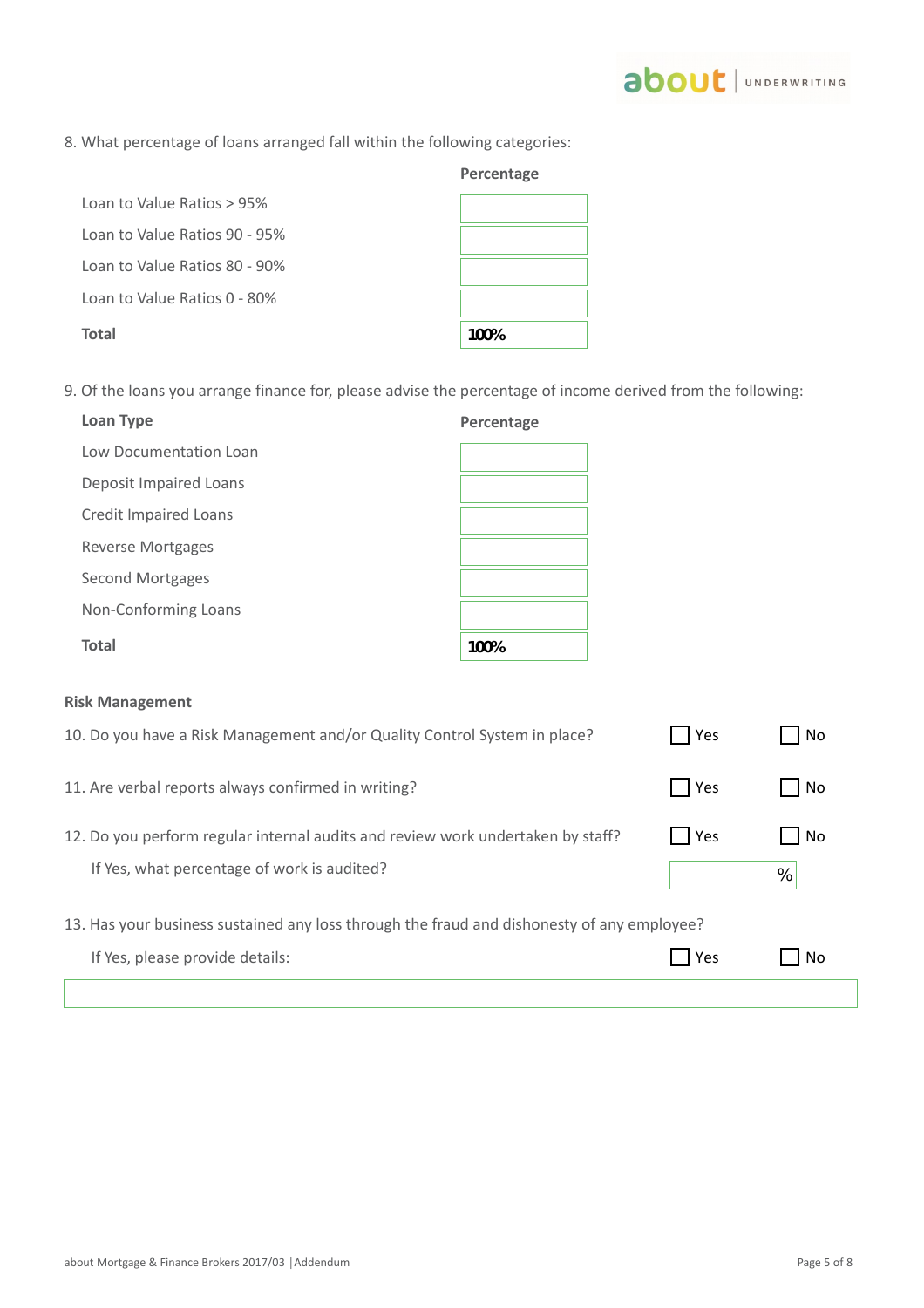# about JUNDERWRITING

### **Duties**

| 14. | a) | Are duties segregated so that no one person can control signing<br>cheques, preparing cheque requisitions, reconciling bank<br>statements or issuing fund transfer instructions above \$5,000, from<br>commencement to completion without referral to another party<br>(i.e. financial controller or director)? | Yes | No |
|-----|----|-----------------------------------------------------------------------------------------------------------------------------------------------------------------------------------------------------------------------------------------------------------------------------------------------------------------|-----|----|
|     | b) | Are duties segregated so that no one person can control refund of<br>monies or return of goods above \$5,000, from commencement to<br>completion without referral to another party (i.e. financial<br>controller or director)?                                                                                  | Yes | No |
|     | C) | Are all employees required to take a minimum of two weeks<br>uninterrupted annual leave per year?                                                                                                                                                                                                               | Yes | No |
|     |    | 15. Do you require Fidelity Cover?                                                                                                                                                                                                                                                                              | Yes | No |
|     |    | If Yes, please select your preferred sub-limit:                                                                                                                                                                                                                                                                 |     |    |
|     |    | \$50,000<br>\$100,000<br>\$250,000                                                                                                                                                                                                                                                                              |     |    |

# **About your Claims**

16. After full enquiry of all your employees, has any insurance claim been made against you or your business or that of any principal, partner, director or employee in this or any other business?  $\Box$  Yes  $\Box$  No

If Yes, please provide details:

| <b>Date Notified</b><br>(DD/MM/YYYY) | <b>Insurer</b> | <b>Description</b> | <b>Amount Paid</b> | <b>Maximum</b><br><b>Potential Loss Open</b> | <b>Finalised or Claimant Name</b> |
|--------------------------------------|----------------|--------------------|--------------------|----------------------------------------------|-----------------------------------|
|                                      |                |                    |                    |                                              |                                   |
|                                      |                |                    |                    |                                              |                                   |
|                                      |                |                    |                    |                                              |                                   |
|                                      |                |                    |                    |                                              |                                   |
|                                      |                |                    |                    |                                              |                                   |

17. Are you aware of any circumstances or incidents which may result in a claim being made against you or your business or the business of any principal, partner, director or employee?  $\Box$  Yes  $\Box$  No

If Yes, please provide details of circumstances or incidents: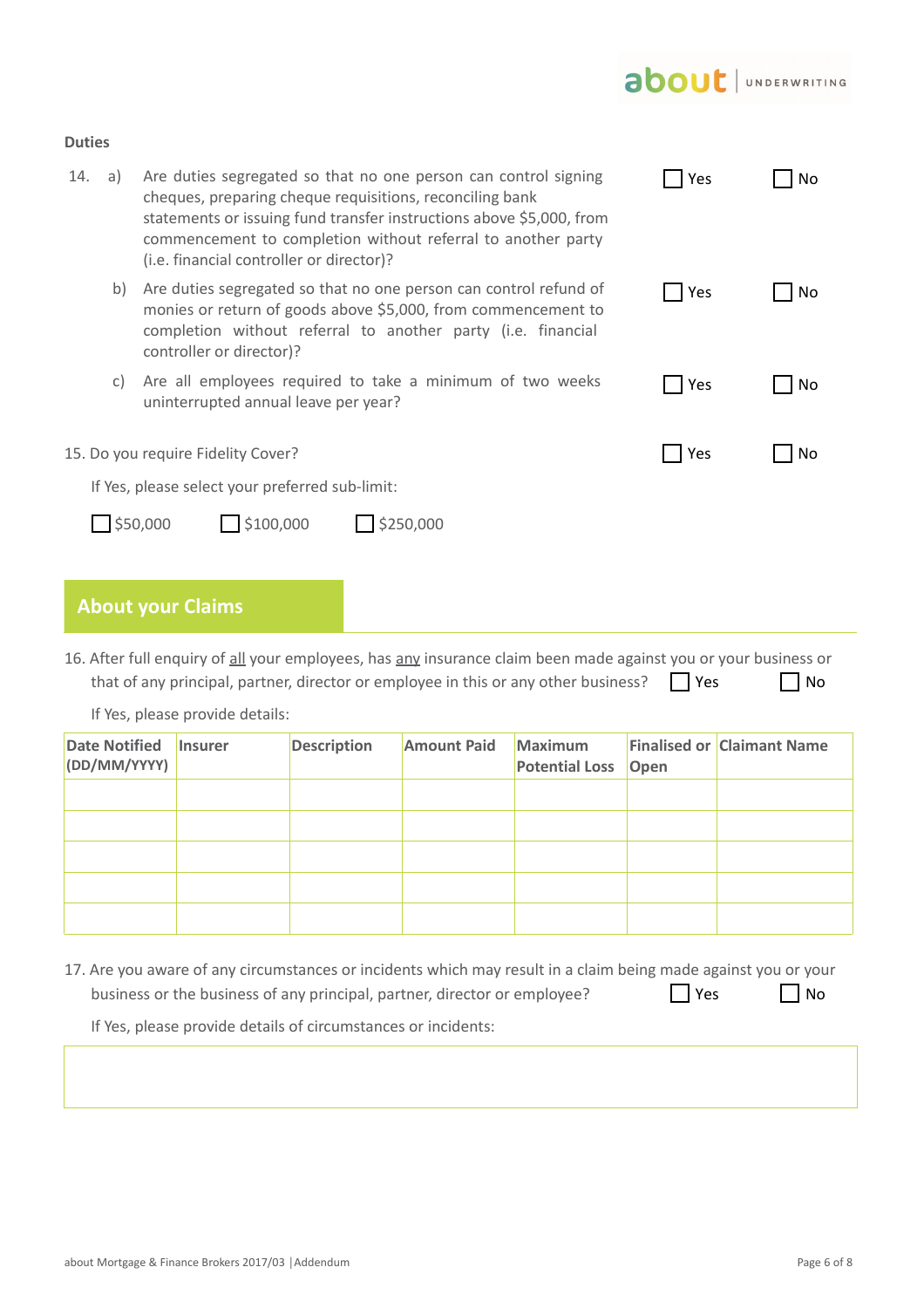|                                                                                                                                                                                                                                                       | <b>about</b> UNDERWRITING |
|-------------------------------------------------------------------------------------------------------------------------------------------------------------------------------------------------------------------------------------------------------|---------------------------|
| 18. Have you or any of your employees ever been the subject of any disciplinary proceedings or actions for<br>misconduct in a professional respect whilst in this or any other business?<br>If Yes, please provide details of proceedings or actions: | Yes<br><b>No</b>          |
|                                                                                                                                                                                                                                                       |                           |
|                                                                                                                                                                                                                                                       |                           |
| 19. Have you, your principals, partners, directors or predecessors in business had insurance declined, cancelled,<br>refused or had any special terms imposed?<br>If Yes, please provide details:                                                     | Yes<br><b>No</b>          |
|                                                                                                                                                                                                                                                       |                           |

## **Additional Information**

If insufficient space to complete questions, please provide at this section: